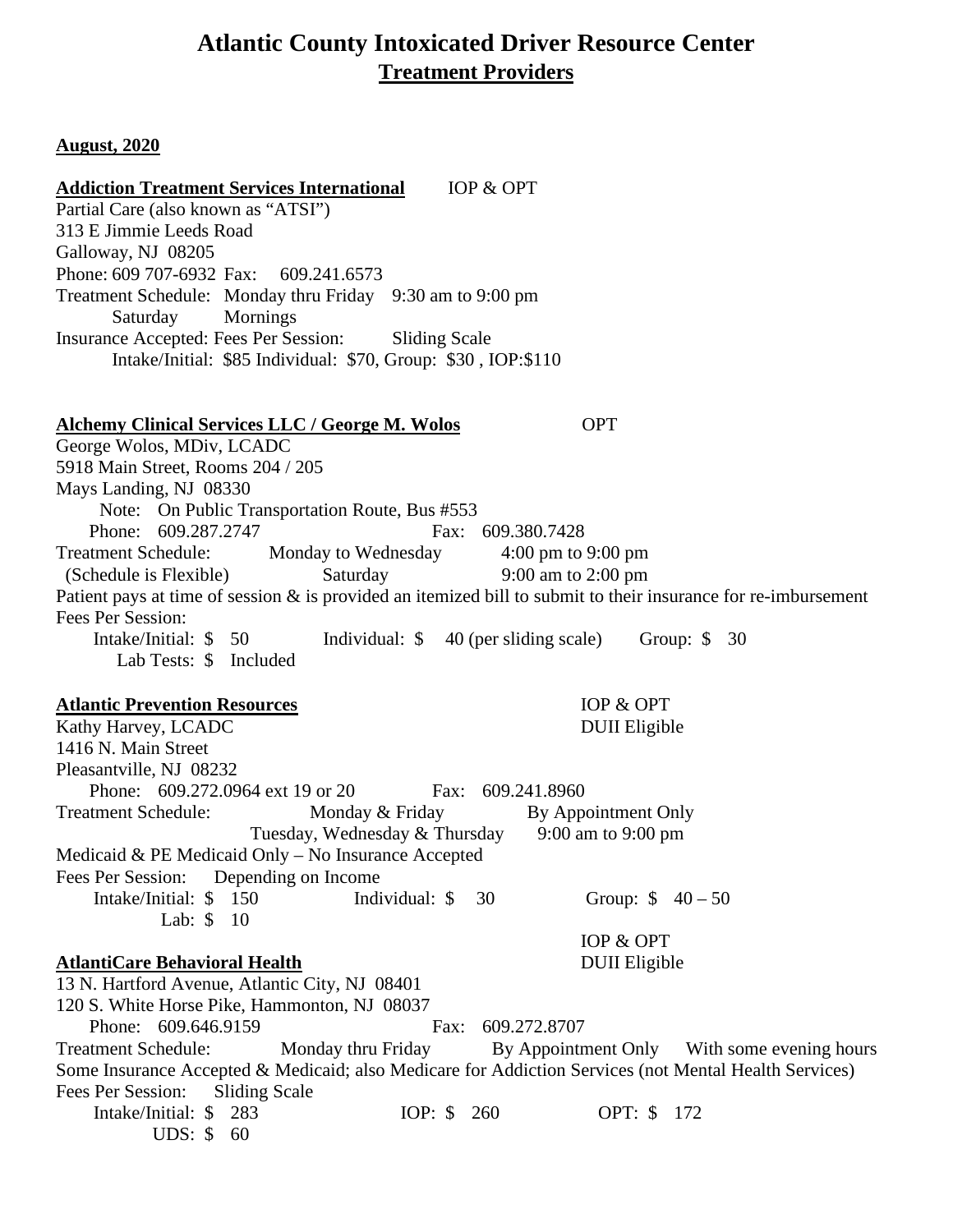| <b>Behavioral Crossroads Recovery Services</b><br>(also known as "Crossroads Recovery Services")<br>205 W. Parkway Drive, Suite 2<br>Egg Harbor Twp, NJ 08234                                                                                                   | IOP & OPT<br><b>Partial Care</b><br><b>DUII</b> Eligible               |                            |
|-----------------------------------------------------------------------------------------------------------------------------------------------------------------------------------------------------------------------------------------------------------------|------------------------------------------------------------------------|----------------------------|
| Note: Bi-Lingual Counselor available for Individual Sessions<br>Phone: 609.645.2500 ext. 133<br><b>Treatment Schedule:</b><br>Alternative Funding Available, Some Insurance Accepted & Medicaid<br>Fees Per Session: Based on Cash Paying                       | Fax: 609.645.9467<br>Monday thru Friday Flexible Hours, by Appointment |                            |
| Level I: \$ 125 Level II.1 (IOP): \$ 170 Level II.5: \$ 250                                                                                                                                                                                                     |                                                                        |                            |
| <b>Child &amp; Family Counseling Center</b><br>Dr. Sandler                                                                                                                                                                                                      | <b>OPT</b>                                                             |                            |
| 505 New Road<br>Somers Point, NJ 08244<br>Phone: 609.576.7912<br><b>Treatment Schedule:</b><br>Most Insurance Accepted & Medicare (Not NJ FamilyCare or Medicaid)                                                                                               | Fax: 609.645.8407<br>7 Days a Week Flexible Hours, by Appointment      |                            |
| Fees Per Session:<br>Intake/Initial: $$250$<br>Individual: $$50-125$                                                                                                                                                                                            |                                                                        | Group: \$ 25-50            |
| <b>Family Empowerment Recovery Services, LLC</b><br>76 West Jimmie Leeds Road, Suite 402<br>Galloway, NJ 08205                                                                                                                                                  | IOP & OPT                                                              |                            |
| Phone: 609.573.5260<br>Treatment Schedule: Monday thru Friday 8:00 am to 9:00 pm                                                                                                                                                                                | Fax: 609.573.5261                                                      | Weekends by<br>Appointment |
| Medicaid & State FFS Accepted<br>Fees Per Session: Sliding Scale<br>\$75/\$15min                                                                                                                                                                                |                                                                        |                            |
| <b>Greenbranch Recovery LLC</b><br>$(609)$ 645-2500 Fax 609.645467 Commercial Ins and Cash pay accepted<br>206 West Parkway Drive, Suite 2, Egg Harbor Twp, NJ 08234<br>Monday through Thursday 10:00 AM to 1:00 PM and evenings M, T, & Th: 6:00 PM to 9:00 PM |                                                                        | PHP, IOP, OPT              |
| <b>Helping Hands Behavioral Health Corp</b><br>2511 Fire Road, A-10<br>Egg Harbor Twp., NJ 08234<br>Note: Intensive Outpatient & Partial Hospitalization Program                                                                                                | IOP & OPT<br><b>Partial Care</b><br><b>DUII</b> Eligible               |                            |
| 609.383.8668<br>Phone:<br>Fax:<br><b>Treatment Schedule:</b><br>Monday thru Friday                                                                                                                                                                              | 609.382.5885<br>9:00 am to 9:00 pm                                     | By Appointment             |
| Fees Per Session:<br>Intake/Initial: \$ 100/60min<br>Individual: \$                                                                                                                                                                                             | 100/60min                                                              | Group: $$84/3hr$           |
| <b>John Brooks Recovery Center</b><br>Pleasantville Shopping Center<br>660 Black Horse Pike<br>Pleasantville, NJ 08232                                                                                                                                          | Residential<br><b>DUII</b> Eligible                                    | IOP, OPT & OPM             |
| Note: Outpatient Drug Fee Program<br>609.345.2020 ext. 6250<br>Phone:<br>609.345.2433 OP Drug Fee ext. 2000                                                                                                                                                     | 609.646.7183<br>Fax:                                                   |                            |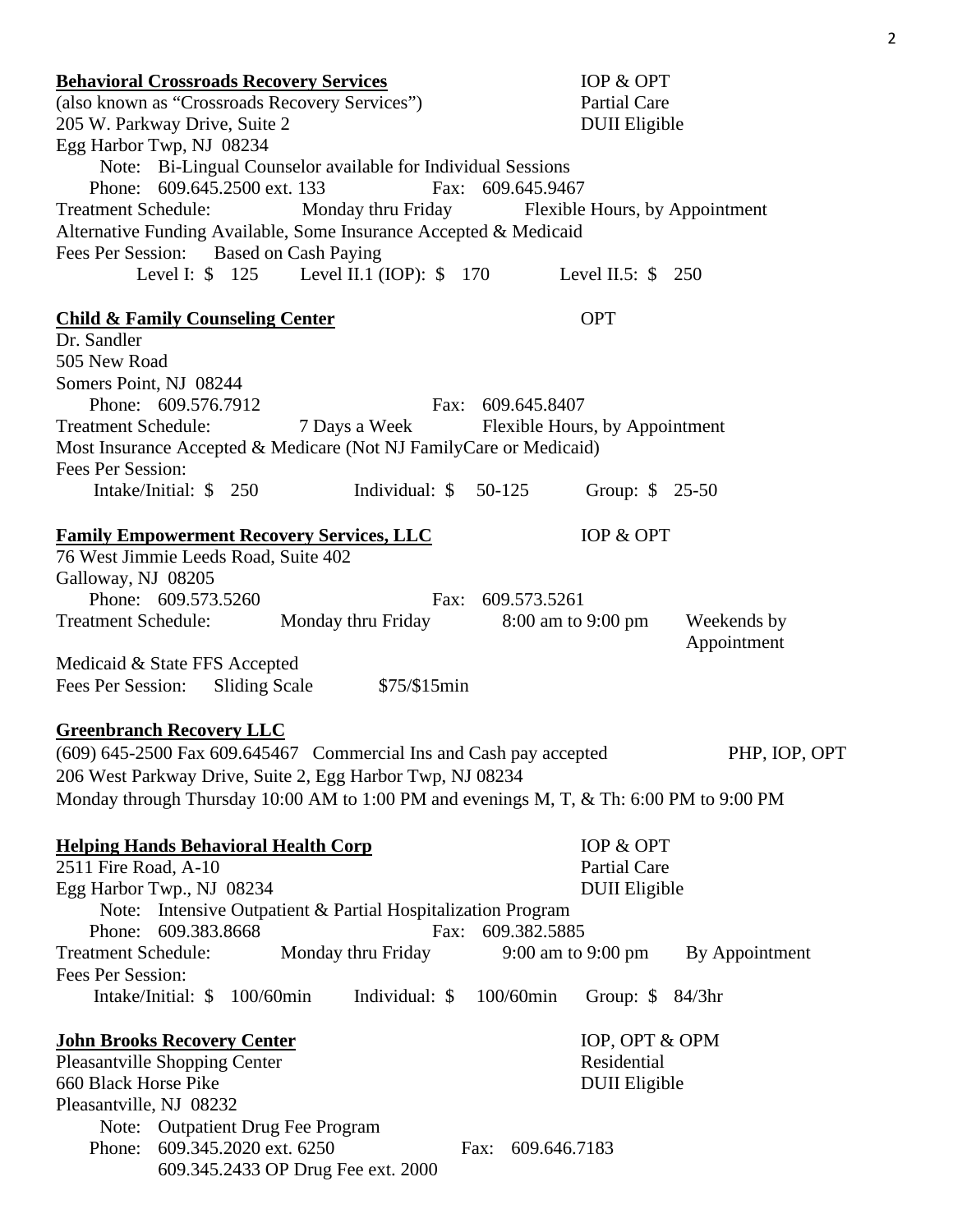| 609.345.4035 OPM                                     |                      |                      |              |                          |  |
|------------------------------------------------------|----------------------|----------------------|--------------|--------------------------|--|
| <b>Treatment Schedule:</b>                           | By Appointment Only  |                      |              |                          |  |
| Fees Per Session:                                    |                      |                      |              |                          |  |
| Intake/Initial: $$20-75$                             |                      | IOP: $\$\$           | $25-120$     | OPT: \$ 5-45             |  |
| Residential: \$ 35-125                               |                      |                      |              | Lab: $\$$                |  |
|                                                      |                      |                      |              |                          |  |
|                                                      |                      |                      |              |                          |  |
| <b>Legacy Treatment Services</b>                     |                      |                      |              | IOP & OPT                |  |
| 563 Tilton Road                                      |                      |                      |              | Co-Occurring             |  |
| Northfield, NJ 08225                                 |                      |                      |              |                          |  |
| Phone: 609.667.7810                                  |                      | Fax:                 | 609.534.9188 |                          |  |
| <b>Treatment Schedule:</b>                           |                      | Monday thru Thursday |              | 9:00 am to 9:00 pm       |  |
|                                                      |                      | Friday               |              | 9:00 am to 5:00 pm       |  |
| Medicaid & Self Pay                                  |                      |                      |              |                          |  |
| Fees Per Session:                                    | <b>Sliding Scale</b> |                      |              |                          |  |
|                                                      |                      |                      |              |                          |  |
| Intake/Initial: \$ 190                               |                      | IOP: $\$\$           | 140          | Individual: $$79-116$    |  |
|                                                      |                      | Family: \$           | 132          | Group: $\$<br>80         |  |
|                                                      |                      |                      |              | IOP & OPT                |  |
| <b>Maryville, Inc</b><br>1907 New Road               |                      |                      |              |                          |  |
|                                                      |                      |                      |              |                          |  |
| Northfield, NJ 08225                                 |                      |                      |              |                          |  |
| Phone: 856.690.1000                                  |                      | Fax:                 |              |                          |  |
| <b>Treatment Schedule:</b>                           |                      | Monday thru Thursday |              | 8:00 am to 9:00 pm       |  |
|                                                      |                      | Friday               |              | 8:00 am to 4:00 pm       |  |
| Call for Insurance qualification                     |                      |                      |              |                          |  |
| Fees Per Session:                                    |                      |                      |              |                          |  |
| Intake/Initial: \$120                                |                      | IOP: $\$$            | 100          | OPT: $\$$<br>50          |  |
| Individual: $$45-80$                                 |                      | Psych Eval: \$       | 150          | Med Monitoring: \$<br>50 |  |
| <b>UDS:</b> \$ 30                                    |                      | $ETG:$ \$            | 100          |                          |  |
|                                                      |                      |                      |              |                          |  |
|                                                      |                      |                      |              |                          |  |
| <b>Thomas Hand and Professional Associates</b>       |                      |                      |              |                          |  |
| Thomas Hand, MA, LPC, LCADC                          |                      |                      |              | (OPT)                    |  |
| 283 Jimmie Leeds Road                                |                      |                      |              |                          |  |
| Galloway, NJ 08201                                   |                      |                      |              |                          |  |
| $(609)$ 748-3331                                     |                      |                      |              |                          |  |
| <b>Flexible Hours</b>                                |                      |                      |              |                          |  |
| Fees: \$100 Evaluation, \$50-100/session, & UDS \$25 |                      |                      |              |                          |  |
| <b>Sliding Scale Available</b>                       |                      |                      |              |                          |  |
|                                                      |                      |                      |              |                          |  |
| <b>Unity Place of Atlantic County</b>                |                      |                      |              | IOP & OPT                |  |
| 121 So. White Horse Pike                             |                      |                      |              | <b>Partial Care</b>      |  |
| Hammonton, NJ 08031                                  |                      |                      |              |                          |  |
| Phone: 609.704.1313                                  |                      | Fax:                 | 609.704.1208 |                          |  |
| <b>Treatment Schedule:</b>                           |                      | Monday thru Friday   |              | 9:00 am to 3:30 pm       |  |
| Medicaid Insurance Accepted                          |                      |                      |              |                          |  |
|                                                      |                      |                      |              |                          |  |

 $\backslash$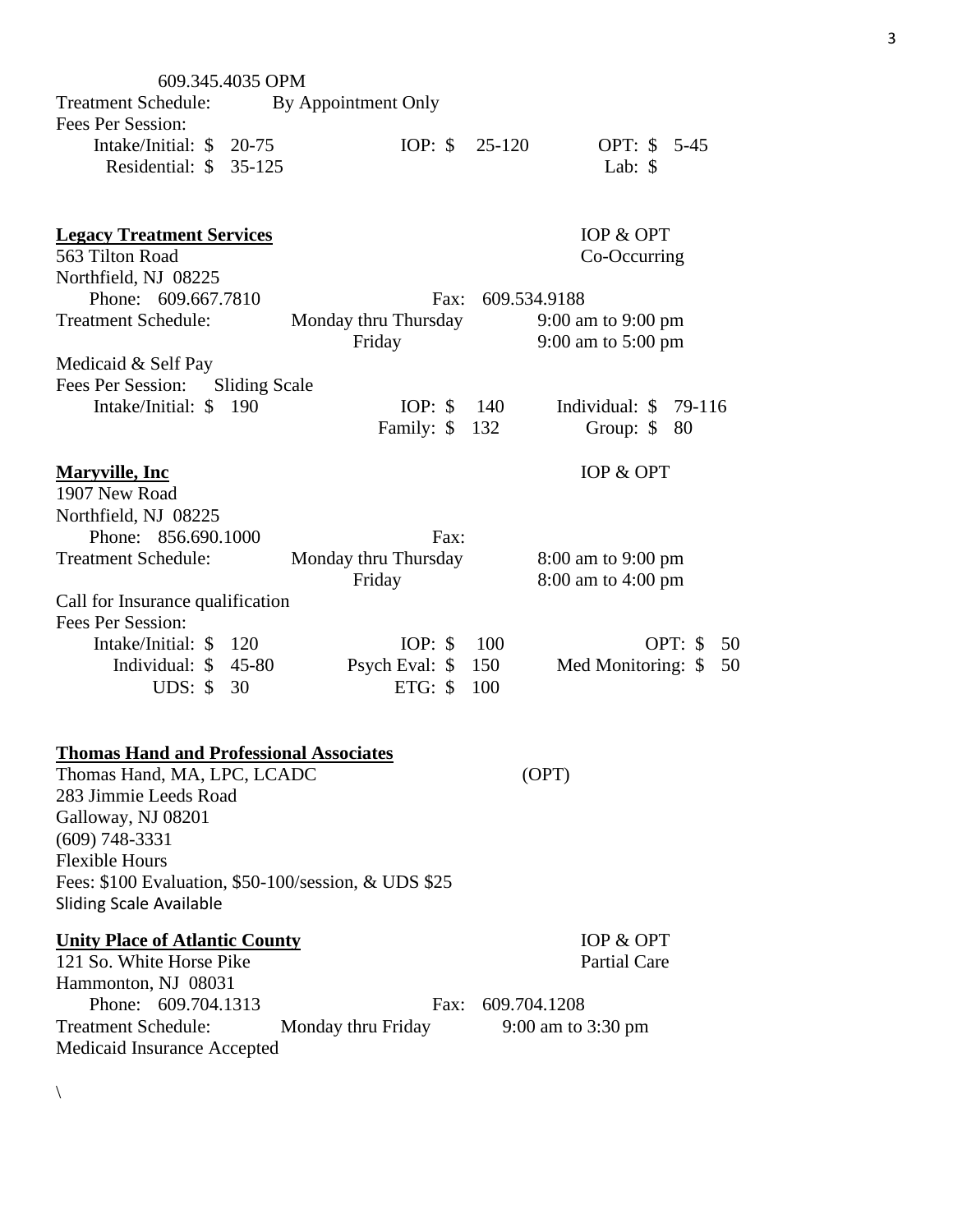# **Out of County Providers of Outpatient Serves for Atlantic County Residents**

| Women of Hope Resource Center/New Life Program |                      | IOP & OPT          |                       |
|------------------------------------------------|----------------------|--------------------|-----------------------|
| 14 Estaugh Avenue                              |                      |                    |                       |
| Berlin, NJ 08009                               |                      |                    |                       |
| Phone: (856) 767-3700                          | Fax:                 | $(856)$ 767-3743   |                       |
| Treatment Schedule: Monday thru Friday         |                      | 9:00 am to 9:00 pm | (Phones 9 am $-5$ pm) |
| Some Insurance & County Funding Accepted       |                      |                    |                       |
| Fees Per Session: Sliding Scale                |                      |                    |                       |
| Intake/Assess: $$75/160$                       | Group OPT: $$70$     | Group IOP: $$110$  |                       |
| Individual: $$90$                              | Family/Couple: \$115 | Lab: \$ 12         |                       |
| Med Monitoring: $$50$                          |                      |                    |                       |

### **CURA, Inc.**

Vineland, NJ outpatient services provided in Spanish and English (IOP, OPT, & Co-Oc) Monday, Tues, & Thursday 9:00 AM to 8:00 PM; Wed 9AM -7PM & Friday 9:00 AM-1PM 729 E. Landis Ave., Vineland, NJ 08360

## **Residential Services & Inpatient Treatment Providers**

### **CURA, Inc.**

Newark, NJ Short-term and Long-term Residential & Co-Occurring services provided in Spanish and English 24Hours/7 Day/week, call for fees & appt 973-645-4367

#### **Hendricks House, Inc.**

Halfway House Services for both men and women Acceptable methods of payment: Fee For Service (FFS - Funding Sources, ask for details) or self-pay. HWH facilities in Vineland and Galloway, NJ (Call for directions) (856) 794-2443 for residential admissions.

| <b>Pyramid Healthcare, Inc.</b>                                 | Inpatient                              |
|-----------------------------------------------------------------|----------------------------------------|
| 600 S. White Horse Pike,<br>Hammonton, NJ 08037<br>888-694-9996 | Fax: 814.946.1260                      |
| Treatment Schedule: inpatient                                   | By Appointment Only                    |
| Intake/Initial: Call for<br>pricing                             | Level III.7: \$ Insurances<br>accepted |

### **New Hope Integrated Behavioral Health Care** Inpatient only/call for rates

**New Hope Integrated Behavioral Health Care OPT** License # 1000058 NJSAMS# 104521